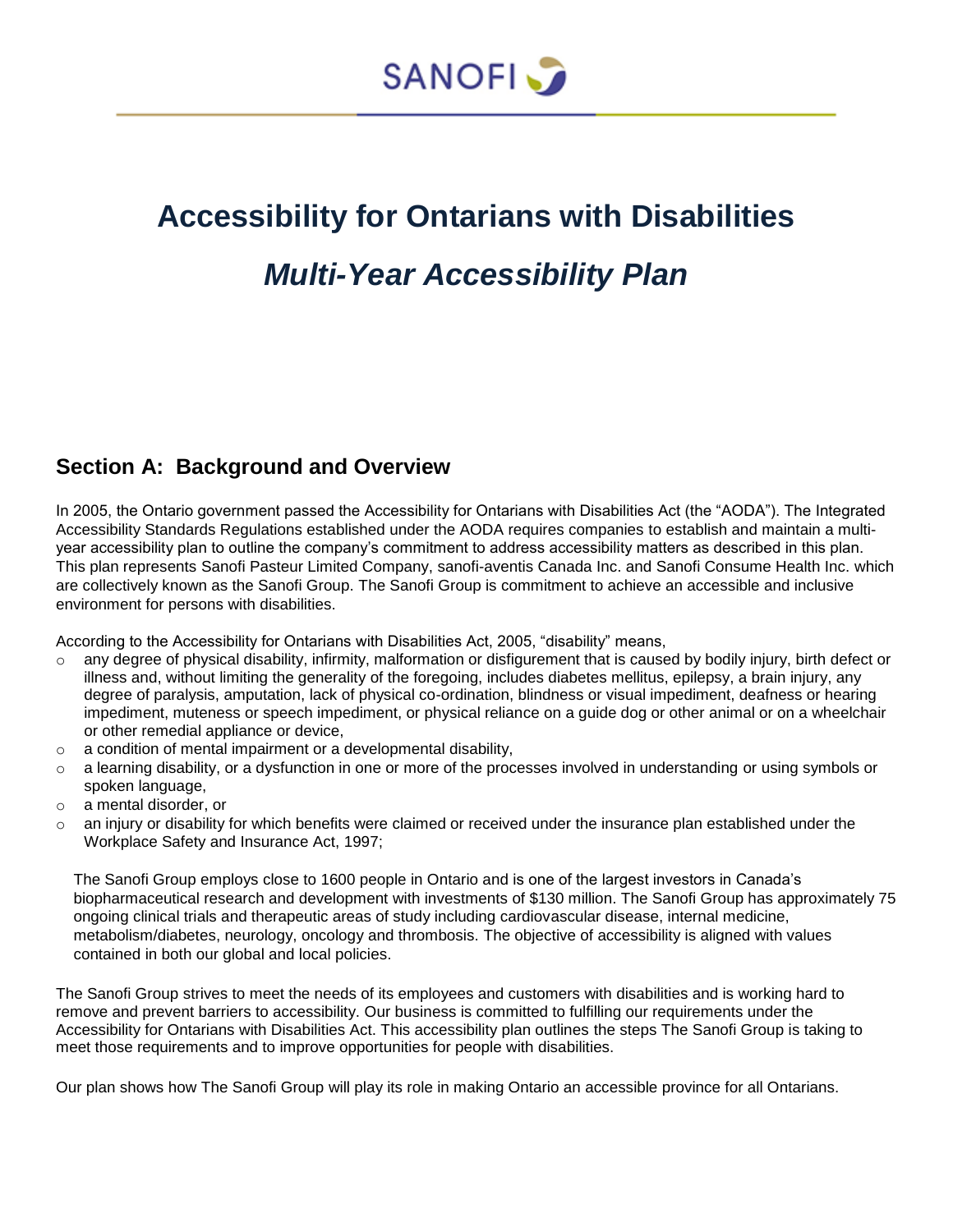

## **Section-B: Strategies and Actions**

#### **Section One: Past Steps to Remove and Prevent Barriers**

In 2011 the Sanofi Group created an AODA cross-functional team of various employees within the company to address the requirements and compliance matters of the new law. We continue to have various corporate initiatives that promote awareness of issues relating to diversity in the workplace, as well as mental health week campaign information.

The following are some examples of some accessibility initiatives the Sanofi Group has implemented:

#### **Customer Service**

 $\triangleright$  Actions taken and described in our Accessibility Policy to ensure our organization has remained in compliance

with the Customer Service Standard, including: .

- o (i) a customized customer feedback form was created .
- $\circ$  (ii) mandatory training of customer service representatives to address any concerns from members of the public

#### **Information and Communications**

 $\triangleright$  Upon request the Sanofi Group will provide and or arrange for accessible formats and communication supports for persons with disabilities.

#### **Employment**

- $\triangleright$  Posting of co-op programs in university and colleges (boards directed to interests of specific groups)
- $\triangleright$  Accommodation offered to job applicants for interviews
- $\triangleright$  Accommodations offered for all events
- **►** Creation of Accessibility Policy
- $\triangleright$  Individual Emergency Response Plan including:
	- o all existing and new employees who require individual emergency response plan are provided with a customized plan, which the company updates if the individual changes workplace location
	- o all managers are made aware of the customized plan in place for the employee
- Disability Management and Return to Work / Modified Return to Work Policies / Programs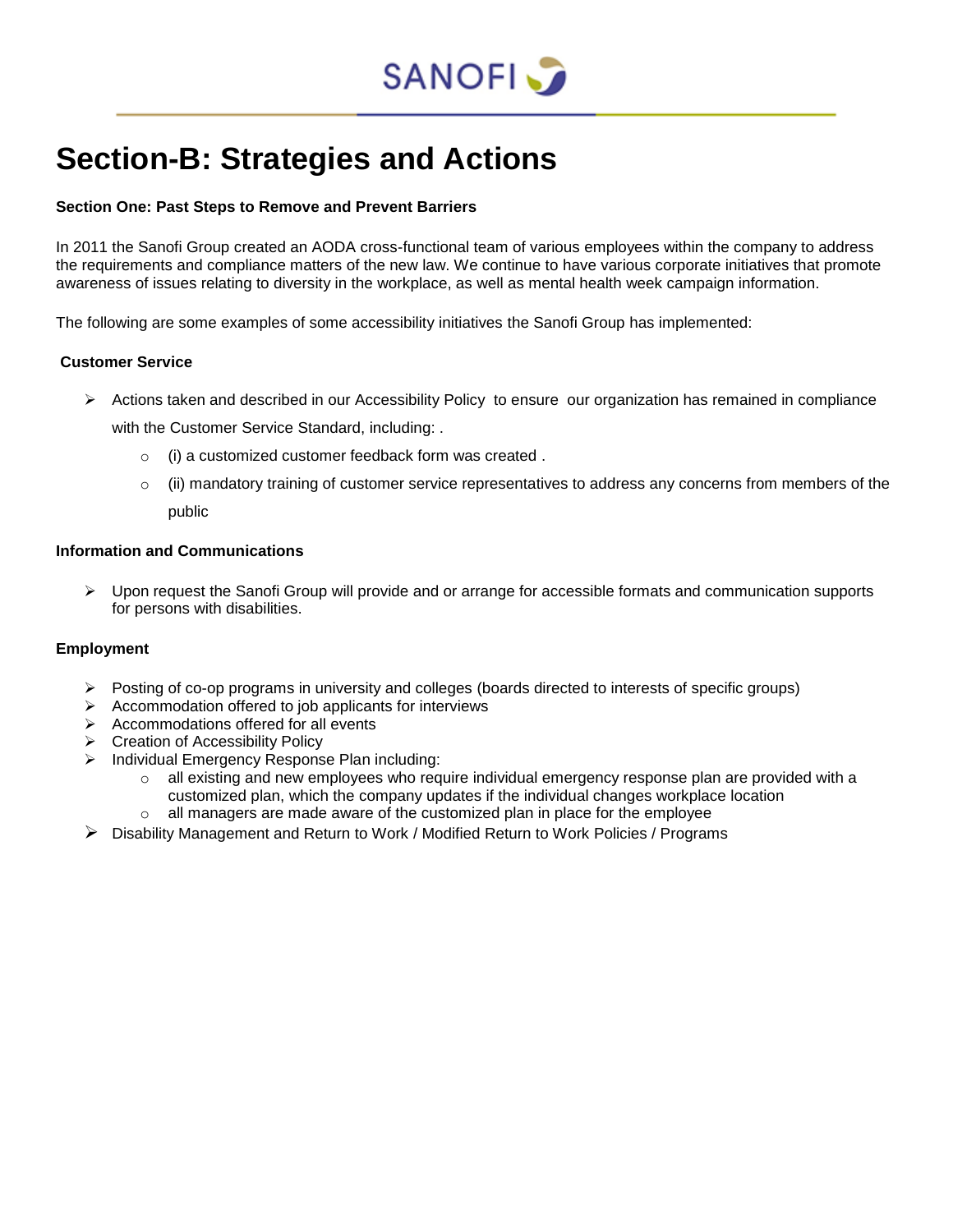

| <b>Multi-Year Accessibility Plan - Integrated Accessibility Standards</b><br>("IAS")                                                                                                                                                                                                                                                                                                                        |                                                                                                                                    |                       |         |                      |  |
|-------------------------------------------------------------------------------------------------------------------------------------------------------------------------------------------------------------------------------------------------------------------------------------------------------------------------------------------------------------------------------------------------------------|------------------------------------------------------------------------------------------------------------------------------------|-----------------------|---------|----------------------|--|
|                                                                                                                                                                                                                                                                                                                                                                                                             |                                                                                                                                    | <b>Status</b>         |         |                      |  |
|                                                                                                                                                                                                                                                                                                                                                                                                             |                                                                                                                                    | In.                   |         |                      |  |
| <b>Customer Service Standard</b>                                                                                                                                                                                                                                                                                                                                                                            | <b>Action Plan</b>                                                                                                                 | <b>Progress</b>       | Ongoing | Complete             |  |
|                                                                                                                                                                                                                                                                                                                                                                                                             | <b>General: Establishing Accessibility Policies</b>                                                                                |                       |         |                      |  |
| Develop, implement and maintain<br>polices governing how the Sanofi<br>Group achieves or will achieve<br>accessibility through meeting the<br>requirements of the IAS.                                                                                                                                                                                                                                      | An Accessibility Policy<br>meeting the IAS requirements<br>has been developed and<br>implemented.                                  |                       |         | Complete<br>Complete |  |
| Statement of organizational<br>commitment to meeting the<br>accessibility needs of persons with<br>disabilities in a timely manner.                                                                                                                                                                                                                                                                         | The Accessibility policy has a<br>statement of organizational<br>commitment.                                                       |                       |         |                      |  |
| Prepare one or more written<br>documents describing the policies<br>and make the policies publicly<br>available and provide them in an                                                                                                                                                                                                                                                                      | Policy is available upon<br>request and will be accessible<br>upon request.                                                        | <u>In</u><br>Progress |         |                      |  |
| accessible format upon request.                                                                                                                                                                                                                                                                                                                                                                             | <b>General: Accessibility Plans</b>                                                                                                |                       |         |                      |  |
| Establish, implement, maintain and<br>document a multi-year accessibility<br>plan, which outlines the Sanofi<br>Group strategy to prevent and<br>remove barriers and meet<br>requirements of IAS.<br>Post the accessibility plan on the<br>website, if any, and provide the plan<br>in an accessible format upon<br>request.<br>Review and update the accessibility<br>plan at least once every five years. | An Accessibility Plan has been<br>established, implemented,<br>maintained and documented<br>meeting the requirements of<br>the IAS |                       |         | Complete             |  |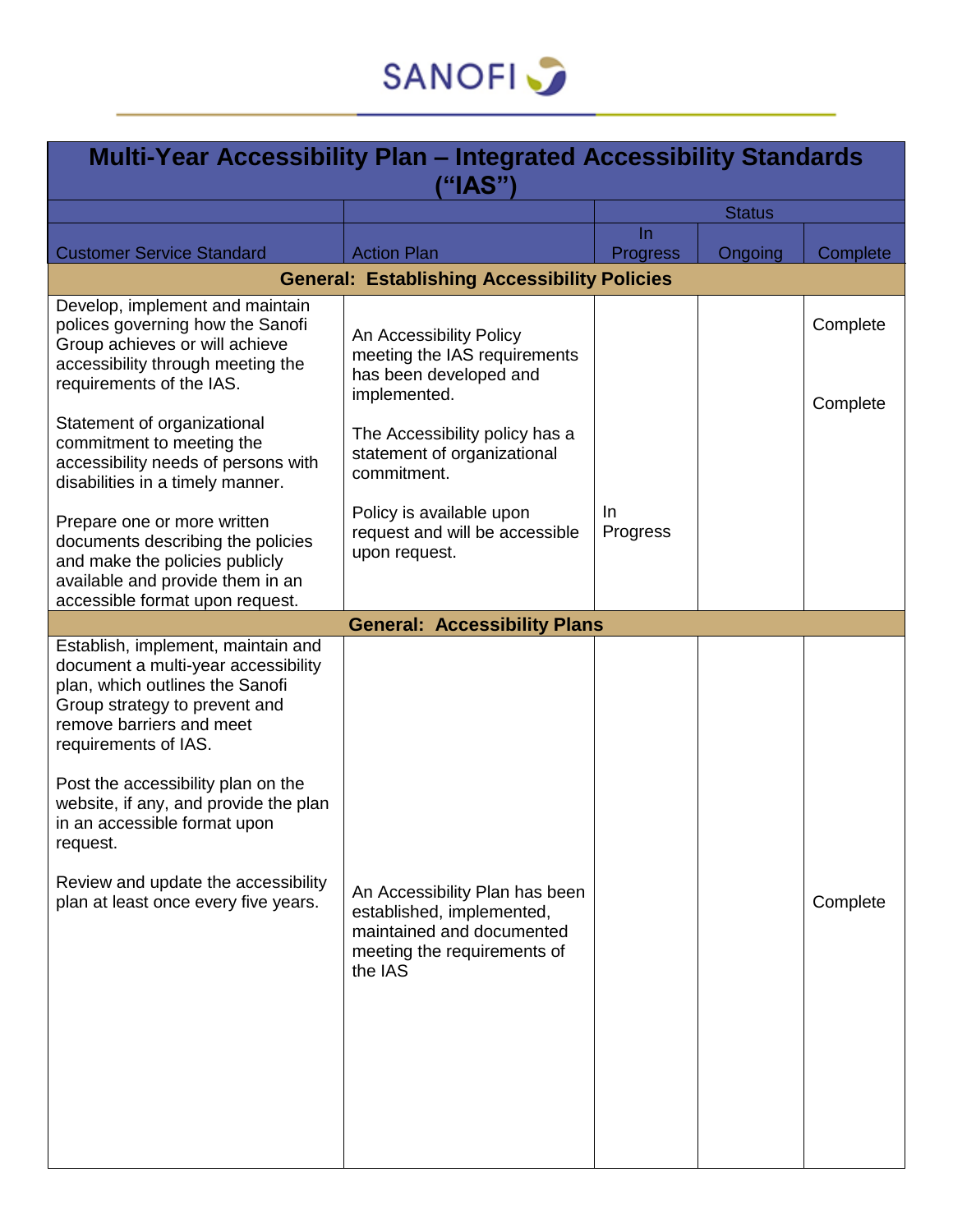

| <b>General: Training</b>                                                                                                                                                                                                                                                                                                                                                                                                                                                                                                                                                                                                                                                                                                                                                                             |                                                                                                                                                                                                                                                                                                                                                                 |                |  |                                  |  |
|------------------------------------------------------------------------------------------------------------------------------------------------------------------------------------------------------------------------------------------------------------------------------------------------------------------------------------------------------------------------------------------------------------------------------------------------------------------------------------------------------------------------------------------------------------------------------------------------------------------------------------------------------------------------------------------------------------------------------------------------------------------------------------------------------|-----------------------------------------------------------------------------------------------------------------------------------------------------------------------------------------------------------------------------------------------------------------------------------------------------------------------------------------------------------------|----------------|--|----------------------------------|--|
| Provide training on the requirements<br>of the accessibility standards<br>referred to in the IAS and the<br>Human Rights Code as it pertains to<br>persons with disabilities to:<br>- All employees and volunteers<br>- All persons who participate in<br>developing the organization's<br>policies<br>- All other persons who provide<br>goods, services or facilities on<br>behalf of the organization<br>The training required in subsection 1<br>is appropriate to the duties of<br>employees, volunteers and other<br>persons<br>Training is done as soon as<br>practicable<br>Training is provided on changes to<br>policies and on an ongoing basis<br>Training records are maintained for<br>all training, including the date of<br>training and the number of<br>individuals in attendance. | Training meeting the IAS<br>requirement has been<br>implemented and deployed to<br>all persons who require<br>training.<br>Measures are in place to<br>document and track training.<br>Training is scheduled within<br>two weeks of new hires<br>starting the organization.<br>Training will be provided to all<br>employees when changes to<br>policies occur. | In<br>Progress |  | Complete<br>Complete<br>Complete |  |
|                                                                                                                                                                                                                                                                                                                                                                                                                                                                                                                                                                                                                                                                                                                                                                                                      | <b>General: Compliance Reporting</b>                                                                                                                                                                                                                                                                                                                            |                |  |                                  |  |
| Ensure the Sanofi Group files online<br>compliance reports with the<br>Schedule established under IAS.                                                                                                                                                                                                                                                                                                                                                                                                                                                                                                                                                                                                                                                                                               | The Sanofi Group has been<br>compliant with online<br>compliance reports in<br>accordance with IAS                                                                                                                                                                                                                                                              |                |  | Complete                         |  |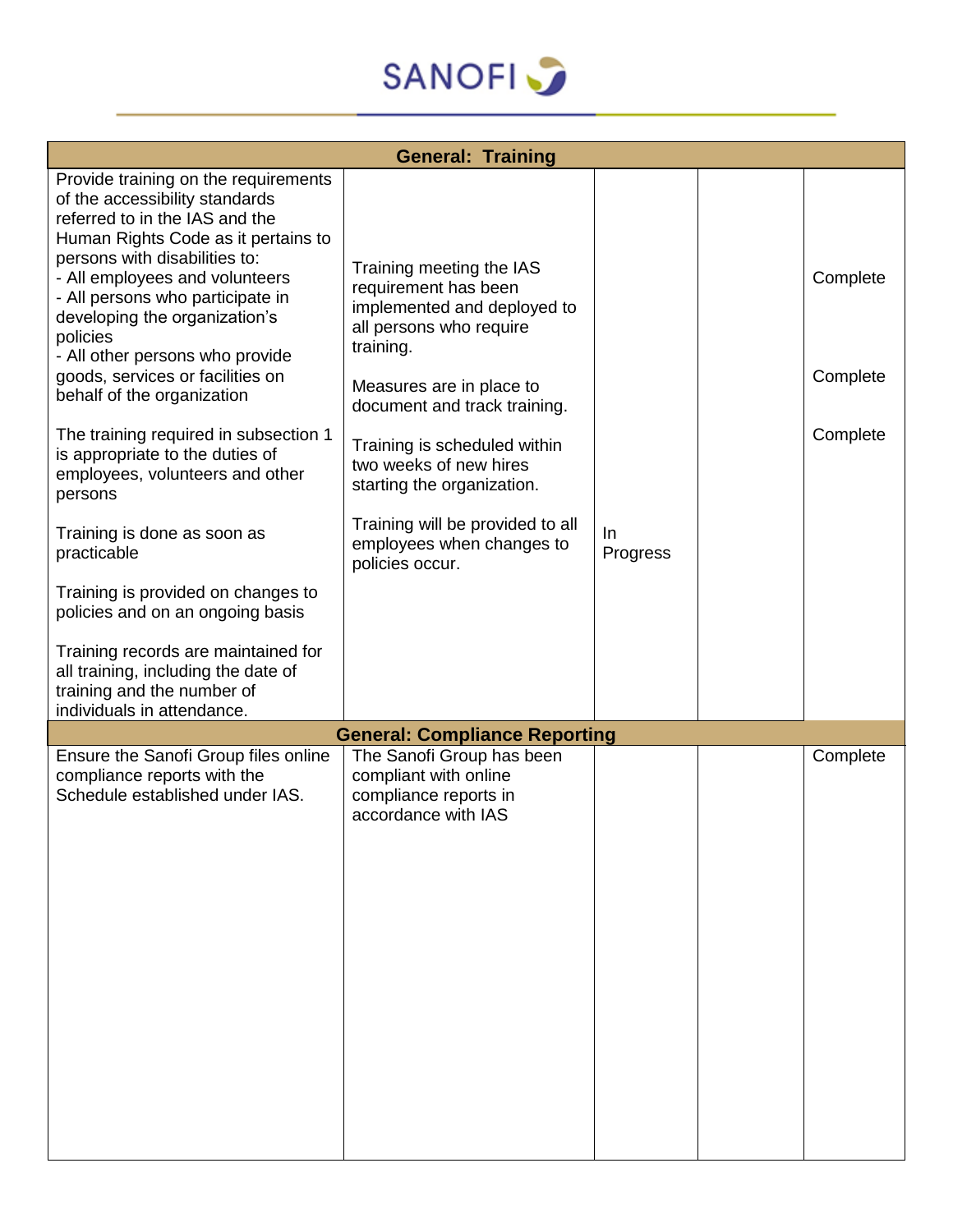

| <b>Information and Communications Standards: Feedback</b>                                                                                                                                                                                                                                                                                                                                                                                                                                                                                                                               |                                                                                                                                                        |  |  |          |  |
|-----------------------------------------------------------------------------------------------------------------------------------------------------------------------------------------------------------------------------------------------------------------------------------------------------------------------------------------------------------------------------------------------------------------------------------------------------------------------------------------------------------------------------------------------------------------------------------------|--------------------------------------------------------------------------------------------------------------------------------------------------------|--|--|----------|--|
| Ensure the Sanofi Group processes<br>for receiving and responding to<br>feedback are accessible to person<br>with disabilities by providing or<br>arranging for accessible formats and<br>communication supports upon<br>request.<br>Notify the public about the<br>availability of accessible formats and<br>communication supports.                                                                                                                                                                                                                                                   | Upon request the Sanofi<br>Group will provide and or<br>arrange for accessible formats<br>and communication supports<br>for persons with disabilities. |  |  | Complete |  |
| Information and Communications Standards: Accessible Formats and Communication                                                                                                                                                                                                                                                                                                                                                                                                                                                                                                          | <b>Supports</b>                                                                                                                                        |  |  |          |  |
| Upon request provide or arrange for<br>accessible formats and<br>communication supports for persons<br>with disabilities.<br>-Provide in a timely manner that<br>takes into account the person's<br>accessibility needs due to disability;<br>and<br>- Provide at a cost that is no more<br>than the regular cost charged to<br>other persons.<br>Consult with the person making the<br>request to determine the suitability<br>of an accessible format or<br>communication support.<br>Notify the public about the<br>availability of accessible formats and<br>communication supports | Upon request the Sanofi<br>Group will provide and or<br>arrange for accessible formats<br>and communication supports<br>for persons with disabilities. |  |  | Complete |  |
| Information and Communications Standards: Emergency Procedure, Plan or Public Safety<br><b>Information</b>                                                                                                                                                                                                                                                                                                                                                                                                                                                                              |                                                                                                                                                        |  |  |          |  |
| Upon request provide in an<br>accessible format or with<br>appropriate communication<br>supports, the Sanofi Group<br>emergency procedures, plans or<br>public safety information that it<br>makes available to the public.                                                                                                                                                                                                                                                                                                                                                             | Emergency response plans<br>are individualized and will be<br>supplied in an accessible<br>format as appropriate.                                      |  |  | Complete |  |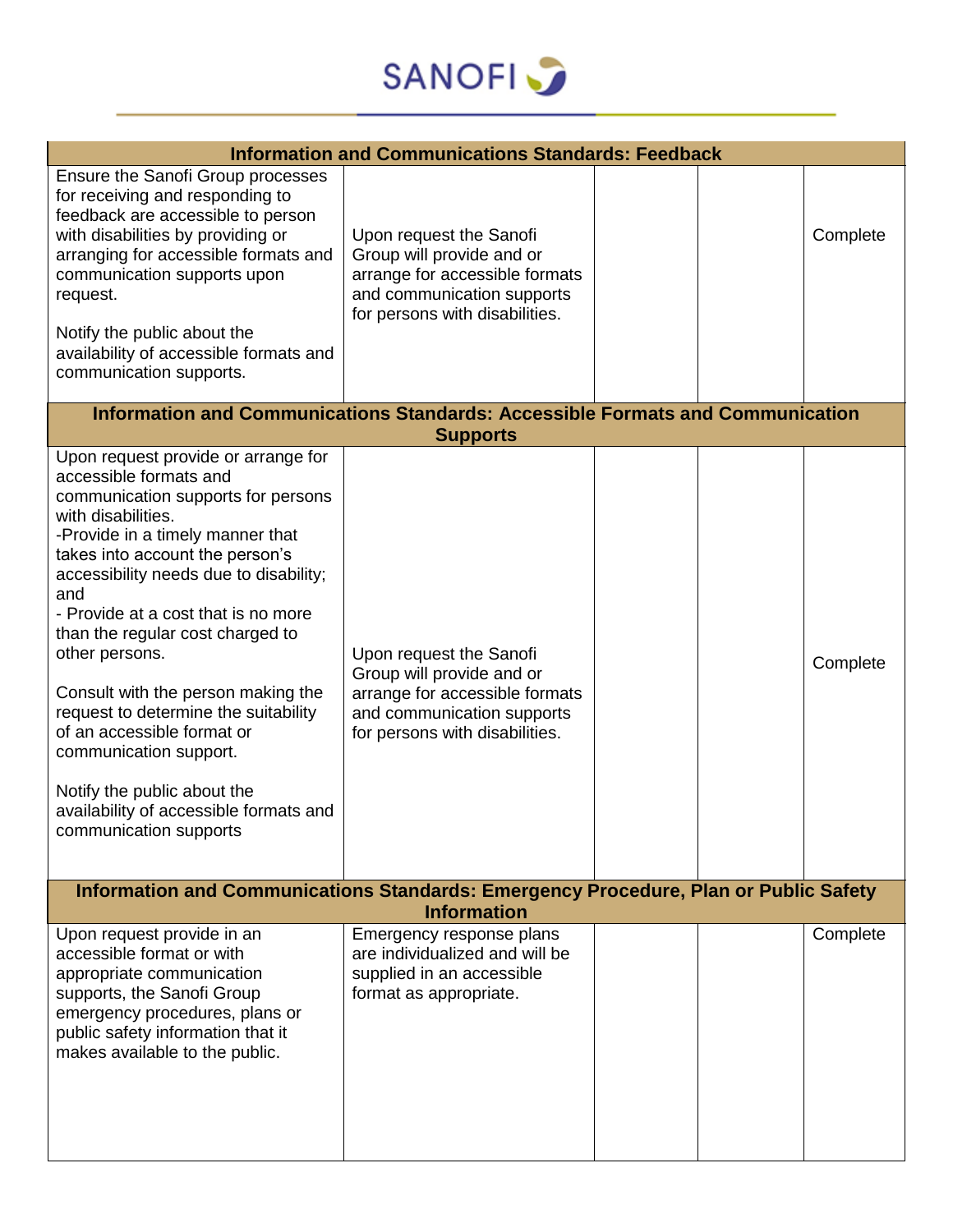

| Information and Communications Standards: Accessible Websites and Web                                                                                                                                                                                                                                                                                                                                                                                                                                                    |                                                                                                                                                                                                                                                                                                                                                                                                                                                                                                                                                                                                                                                                                                               |  |  |          |  |
|--------------------------------------------------------------------------------------------------------------------------------------------------------------------------------------------------------------------------------------------------------------------------------------------------------------------------------------------------------------------------------------------------------------------------------------------------------------------------------------------------------------------------|---------------------------------------------------------------------------------------------------------------------------------------------------------------------------------------------------------------------------------------------------------------------------------------------------------------------------------------------------------------------------------------------------------------------------------------------------------------------------------------------------------------------------------------------------------------------------------------------------------------------------------------------------------------------------------------------------------------|--|--|----------|--|
| <b>Content</b>                                                                                                                                                                                                                                                                                                                                                                                                                                                                                                           |                                                                                                                                                                                                                                                                                                                                                                                                                                                                                                                                                                                                                                                                                                               |  |  |          |  |
| a) Ensure the websites and web<br>content conform to the World Wide<br>Web Consortium Web Content<br><b>Accessibility Guidelines (WCAG)</b><br>2.0.                                                                                                                                                                                                                                                                                                                                                                      | Websites and web content<br>conforms to the world wide<br>web consortium web content<br>accessibility guidelines.                                                                                                                                                                                                                                                                                                                                                                                                                                                                                                                                                                                             |  |  | Complete |  |
|                                                                                                                                                                                                                                                                                                                                                                                                                                                                                                                          | <b>Employment Standards: Recruitment, General</b>                                                                                                                                                                                                                                                                                                                                                                                                                                                                                                                                                                                                                                                             |  |  |          |  |
| a) Notify employees and the public                                                                                                                                                                                                                                                                                                                                                                                                                                                                                       |                                                                                                                                                                                                                                                                                                                                                                                                                                                                                                                                                                                                                                                                                                               |  |  | Complete |  |
| about the availability of<br>accommodations for applicants with<br>disabilities in the Sanofi Group<br>recruitment process.                                                                                                                                                                                                                                                                                                                                                                                              | • Review the methods for<br>posting Sanofi positions<br>(website, campus posting)<br>• Incorporate language in<br>postings and Sanofi career<br>websites (internal and<br>external) to make applicants<br>aware that accommodation is<br>available in compliance with<br>AODA.                                                                                                                                                                                                                                                                                                                                                                                                                                |  |  |          |  |
|                                                                                                                                                                                                                                                                                                                                                                                                                                                                                                                          | <b>Employment Standards: Recruitment, Assessment or Selection Process</b>                                                                                                                                                                                                                                                                                                                                                                                                                                                                                                                                                                                                                                     |  |  |          |  |
| a) During recruitment process, notify<br>job applicants, when they are<br>individually selected to participate in<br>an assessment or selection process<br>that accommodations are available<br>upon request in relation to the<br>materials or processes to be used.<br>b) If the selected applicant requests<br>accommodation, consult with the<br>applicant and provide or arrange for<br>the provision of a suitable<br>accommodation in a manner that<br>takes into account the applicant's<br>accessibility needs. | • Include language in all<br>notifications to applicants for<br>interview (email, phone) that in<br>accordance with AODA,<br>accommodation is available<br>upon request.<br>• Provide diversity -related<br>guidance to Recruiters on how<br>to engage in conversations<br>when handling<br>accommodation requests, in<br>accordance with AODA.<br>• Educate Recruiters on<br>inclusive selection strategies<br>and on how to implement and<br>request support for<br>accommodation related<br>requests, in accordance with<br>AODA.<br>• Review recruitment process<br>(arrival, rooms) to ensure<br>barriers may be removed or<br>accessible features provided,<br>upon request in accordance<br>with AODA. |  |  | Complete |  |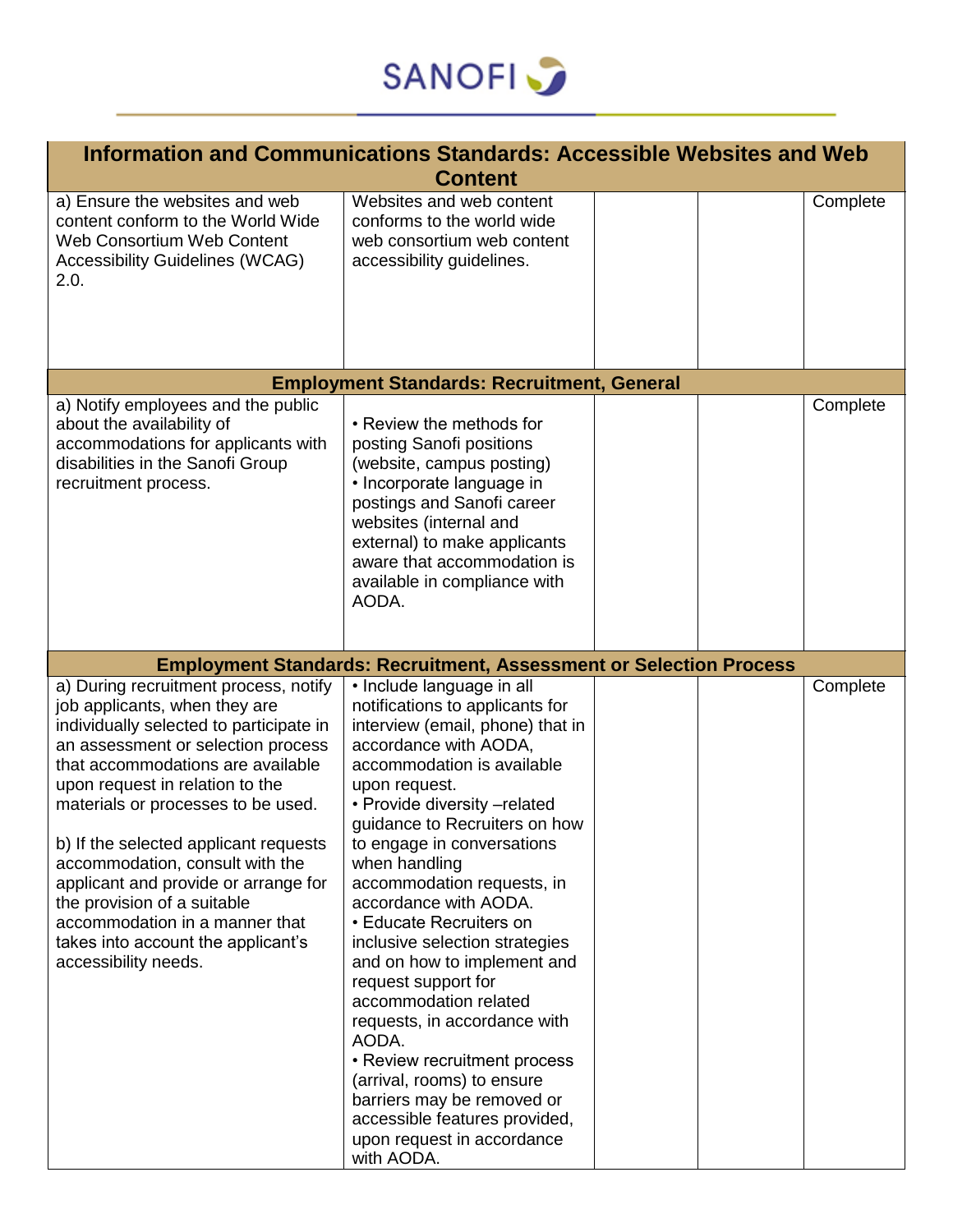

|                                                                                                                                                                                                                                                                                                                                                               | <b>Employment Standards: Notice to Successful Applicants</b>                                                                                                                                                                                                                                                         |  |          |
|---------------------------------------------------------------------------------------------------------------------------------------------------------------------------------------------------------------------------------------------------------------------------------------------------------------------------------------------------------------|----------------------------------------------------------------------------------------------------------------------------------------------------------------------------------------------------------------------------------------------------------------------------------------------------------------------|--|----------|
| a) When making offers of<br>employment, notify the successful<br>applicant of the Sanofi Group<br>Policies for accommodating<br>employees with disabilities.                                                                                                                                                                                                  | • Include language when<br>offering employment to<br>applicants that in accordance<br>with AODA, accommodation is<br>available upon request.<br>· Include in offer letter a<br>section regarding accessibility<br>policies and where to access<br>additional information on the<br>internal (and external) internet. |  | Complete |
|                                                                                                                                                                                                                                                                                                                                                               | <b>Employment Standards: Informing Employees of Supports</b>                                                                                                                                                                                                                                                         |  |          |
| Inform employees of the Sanofi<br>Group policies used to support<br>employees with disabilities.<br>Provide the above information as<br>soon as practicable after the<br>employee begins employment.<br>Provide updated information to<br>employees whenever there is a<br>material change to existing policies<br>on the provision of job<br>accommodations. | All policies are available to<br>employees on the company<br>intranet site.                                                                                                                                                                                                                                          |  | Complete |
| <b>Employment Standards: Accessible Formats and Communication Supports for Employees</b>                                                                                                                                                                                                                                                                      |                                                                                                                                                                                                                                                                                                                      |  |          |
| Upon request, consult with an<br>employee to provide or arrange for<br>the provision of accessible formats<br>and communication supports for<br>information needed to perform<br>employees job and information<br>generally available to employees in<br>the workplace.                                                                                       | Upon request the Sanofi<br>Group will provide and or<br>arrange for accessible formats<br>and communication supports<br>for persons with disabilities.                                                                                                                                                               |  | Complete |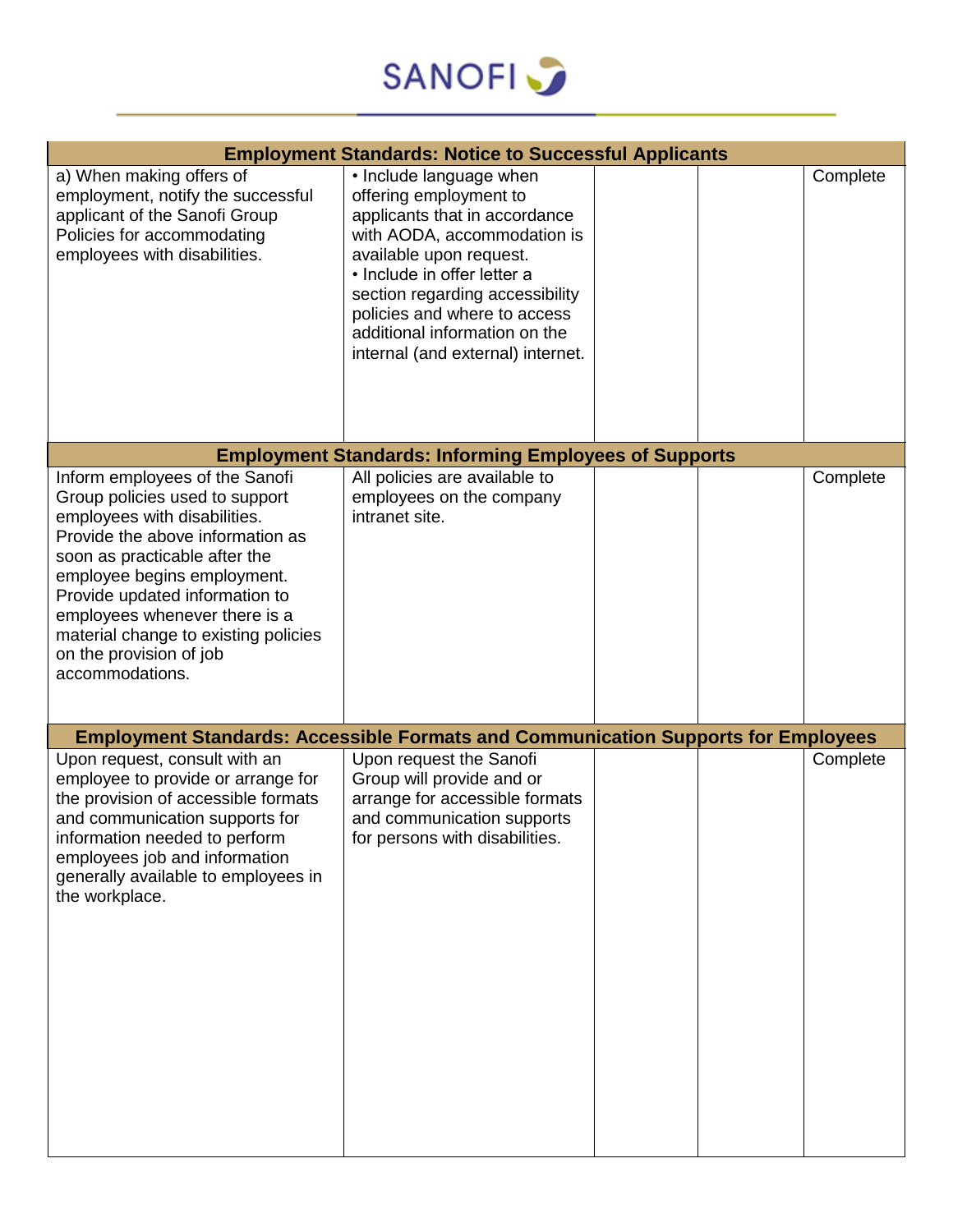

|                                                                                                                                                                                                                                                                                                                                                                                                                                                                                                                                                                                                                                                                                                                                                                                                                                               | <b>Employment Standards: Workplace Emergency Response Information</b>                                                                        |  |          |
|-----------------------------------------------------------------------------------------------------------------------------------------------------------------------------------------------------------------------------------------------------------------------------------------------------------------------------------------------------------------------------------------------------------------------------------------------------------------------------------------------------------------------------------------------------------------------------------------------------------------------------------------------------------------------------------------------------------------------------------------------------------------------------------------------------------------------------------------------|----------------------------------------------------------------------------------------------------------------------------------------------|--|----------|
| Provide individualized workplace<br>emergency response information to<br>employees who have a disability, if<br>the disability is such that the<br>individualized information is<br>necessary and the employer is<br>aware of the need for<br>accommodation due to the<br>employee's disability.<br>If the employee provides consent,<br>provide the employee's<br>individualized workplace emergency<br>response information to another<br>person designated by the employer<br>to provide assistance to the<br>employee.<br>Review the individualized workplace<br>emergency response information<br>when:<br>i. the employee moves to a different<br>work location;<br>ii. the employee's overall<br>accommodation needs or plans are<br>reviewed; and<br>iii. when the employer reviews its<br>general emergency response<br>information. | Individualized workplace<br>emergency response<br>information is provided to all<br>employees who have been<br>identified with a disability. |  | Complete |
|                                                                                                                                                                                                                                                                                                                                                                                                                                                                                                                                                                                                                                                                                                                                                                                                                                               | <b>Employment Standards: Documented Individual Accommodation Plans</b>                                                                       |  |          |
| Develop and have in place a written<br>process for the development of<br>documented individual<br>accommodation plans for employees<br>with disabilities that includes all of<br>the considerations set out in section<br>$28(2)$ and $(3)$ of the IAS.                                                                                                                                                                                                                                                                                                                                                                                                                                                                                                                                                                                       | Policies are in place to support<br>the process and<br>accommodation plan for all<br>employees including those<br>with disabilities.         |  | Complete |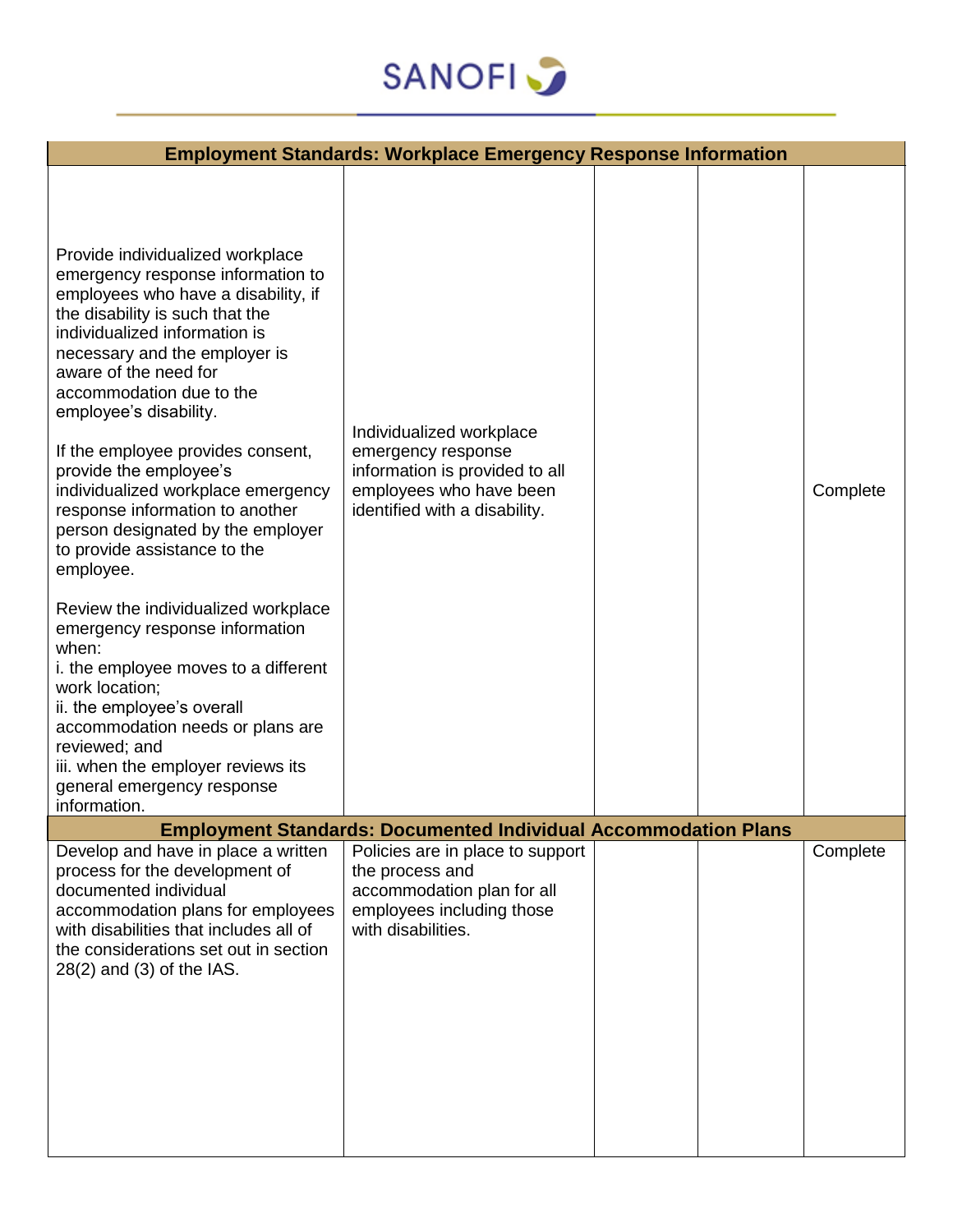

| <b>Employment Standards: Return to Work Process</b>                                                                                                                                                                                                                                                                                                                                                                      |                                                                                                                                                                                                                                                                                                                                                                                                                                                                           |  |  |          |
|--------------------------------------------------------------------------------------------------------------------------------------------------------------------------------------------------------------------------------------------------------------------------------------------------------------------------------------------------------------------------------------------------------------------------|---------------------------------------------------------------------------------------------------------------------------------------------------------------------------------------------------------------------------------------------------------------------------------------------------------------------------------------------------------------------------------------------------------------------------------------------------------------------------|--|--|----------|
| Develop and have a documented a<br>return to work process employees<br>who have been absent from work<br>due to a disability and who require<br>disability-related accommodations in<br>order to return to work.<br>Ensure the return to work process<br>outlines the Sanofi Group will take to<br>facilitate the employee's return to<br>work and that it uses documented<br>individual accommodation plans, if<br>any. | The Sanofi Group has a return<br>to work process which outlines<br>the process and steps which<br>would be used to<br>accommodate a return to work<br>for employees with a disability.<br>In addition an individual<br>accommodation plan would be<br>documented.                                                                                                                                                                                                         |  |  | Complete |
|                                                                                                                                                                                                                                                                                                                                                                                                                          | <b>Employment Standards: Performance Management</b>                                                                                                                                                                                                                                                                                                                                                                                                                       |  |  |          |
| Take into account the accessibility<br>needs of employees with disabilities,<br>as well as individual accommodation<br>plans, when applying performance<br>management.                                                                                                                                                                                                                                                   | Current performance review<br>processes ensure accessibility<br>features (i.e., forms<br>accessible, System accessible<br>24/7 in different languages)<br>Training or communications to<br>performance managers<br>provides awareness on<br>effective communication<br>strategies (DEEP Principles,<br>STAR Feedback),<br>Realistic deadlines to allow<br>for manager to review and<br>understand employee<br>feedback prior to meeting, and<br>reasonable accommodation. |  |  | Complete |